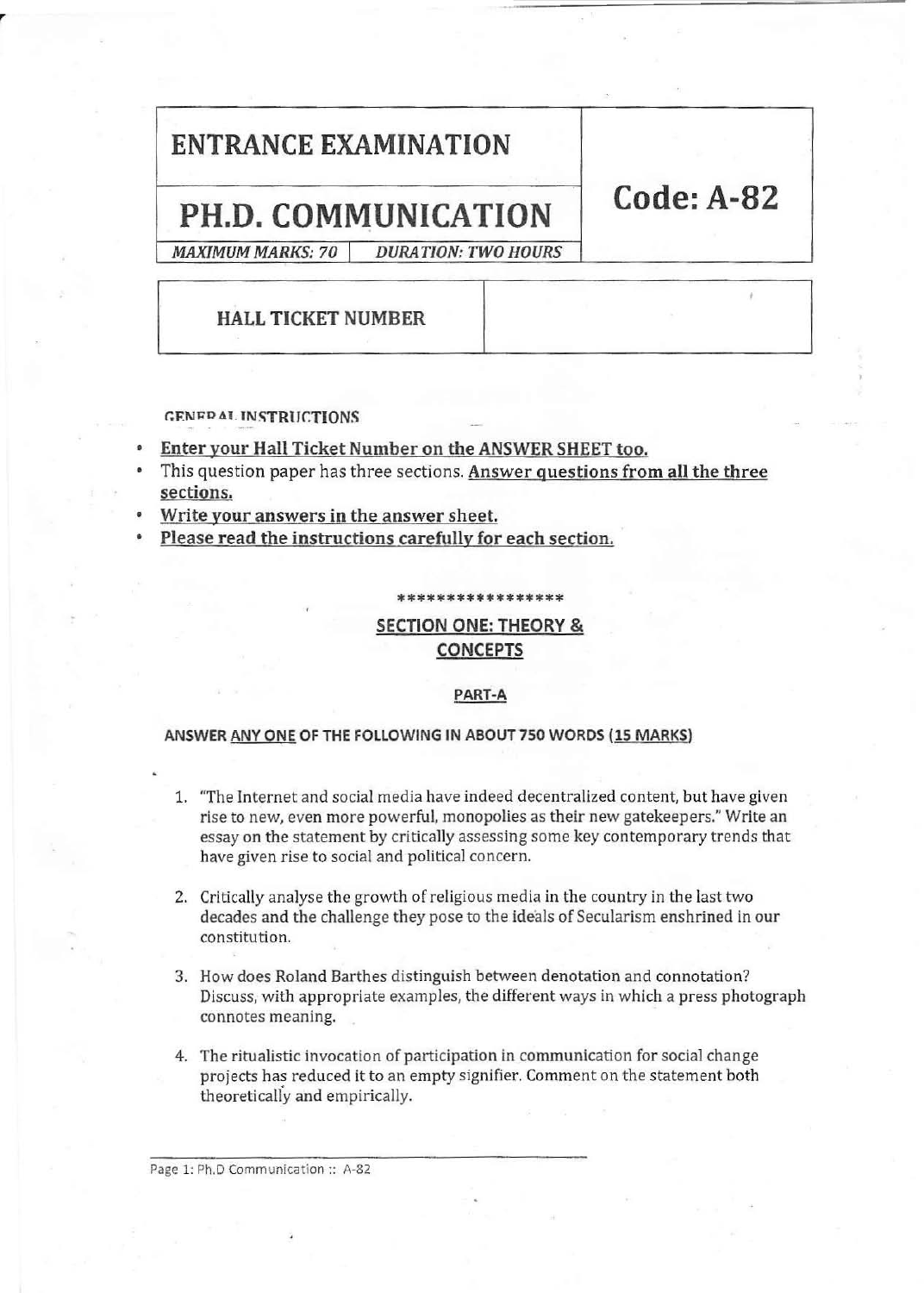#### PART-B

#### WRITE SHORT NOTES ON ANY TWO OF THE FOLLOWING IN ABOUT 200 WORDS (2XS-l0 MARKS)

- 1. Polysemy and forms of decoding
- 2. Demographics and Psychographies
- 3. The Social Ecology Model
- 4. Intertextuality

#### SECTION TWO: METHODOLOGY

#### PART-A

#### ANSWER ANY ONE OF THE FOLLOWING IN ABOUT 750 WORDS (15 MARKS)

- 1. What is discourse analysis? Discuss its uses in media research, with appropriate examples,
- 2. For a study on awareness ofCovid·19 and information about vaccination in rural India, provide an appropriate research design, with research questions, method(s) for data collection, and sample research tools used. Provide proper justification for the choices you make as a researcher in this particular study.
- 3. Taking any microblogging platform of your choice as the focus, discuss some of the emerging forms of data collection and analysis relevant to the study of online social networking sites.
- 4. How are ethnographic approaches to studying media production and reception different from other approaches to media research. Explain its advantages or disadvantages with examples.

#### **PART-S**

#### WRITE SHORT NOTES ON ANY TWO OF THE FOLLOWING IN ABOUT 200 WORDS (2XS-l0 MARKS)

- 1. Formative and Summative Research
- 2. Longue durée
- 3. Sentiment Analysis
- 4. Big Data Analysis

Page 2: Ph.D Communication :: A-82